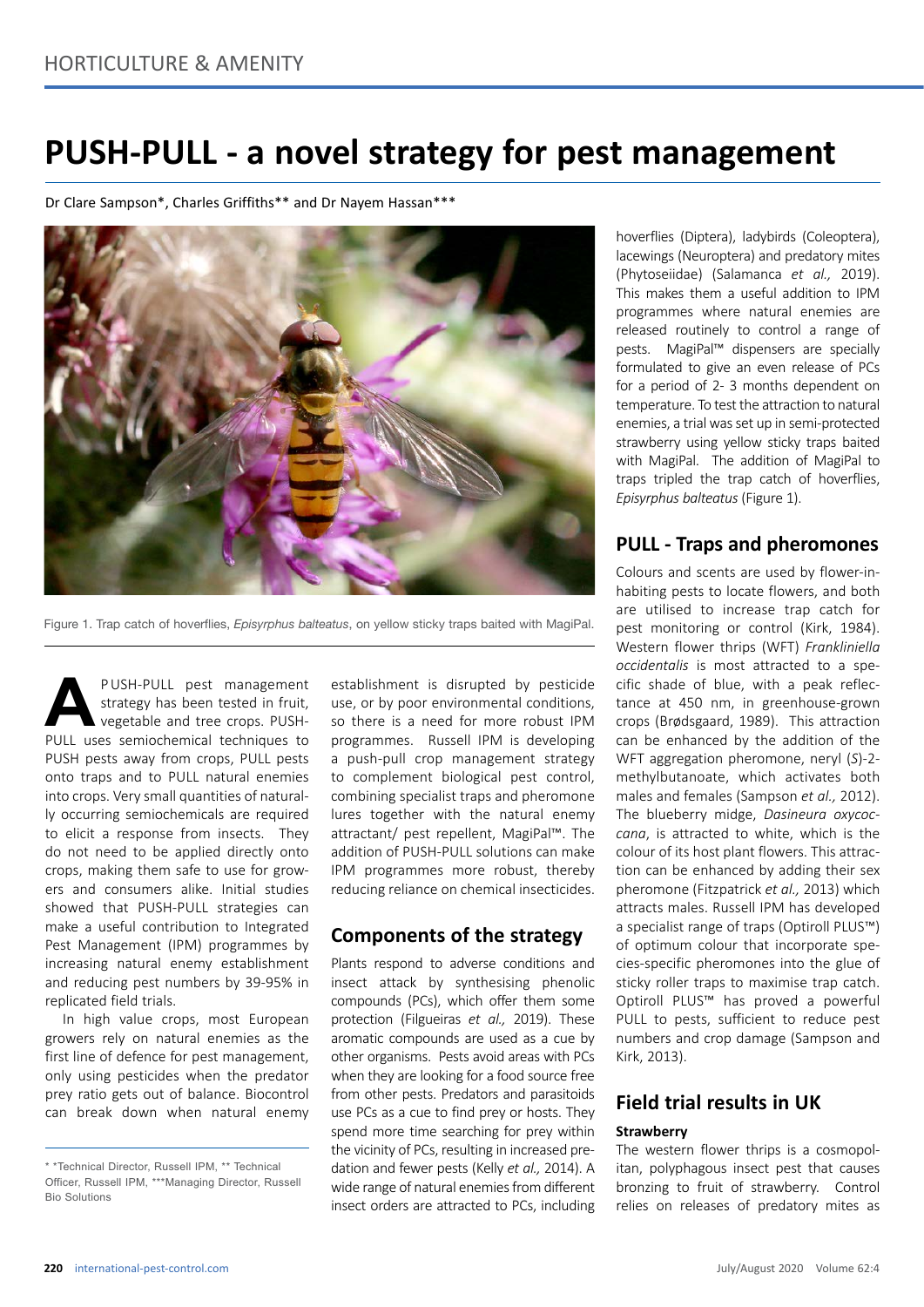



Figure 2 a) Optiroll Super Plus Blue in strawberry.



Figure 2 b) The effect of push-pull strategy on thrips numbers.



Figure 2 c) The effect of push-pull strategy on thrips and capsid damage.

WFT is resistant to most pesticides approved for its control. The aim of this study was to test whether the addition of the push-pull strategy could reduce thrips numbers and crop damage. Fruit was also assessed for capsid damage. In semi-protected strawberry crops, the push-pull strategy using blue sticky roller traps infused with WFT pheromone down the leg rows of the polytunnel (Figure 2a), plus MagiPal<sup>™</sup> at 10 m intervals, reduced adult thrips numbers per flower by 95% and fruit bronzing by 50% (Figure 2b, 2c). The strategy also reduced capsid damage (cat-facing) by 70%.

#### **Blueberry**

The blueberry gall midge, *Dasineura oxycoccana,* is a damaging invasive pest of highbush blueberry, in Europe. It is also a serious pest in North America. The midge lays its eggs in shoot tips, causing leaf distortion and blackening buds. Serious attacks can affect the following season's growth. With the withdrawal of thiacloprid from the market, growers have limited IPM compatible control methods available against this pest. The aim of this study was to test whether the push-pull strategy could reduce blueberry midge numbers  $\rightarrow$ 





Figure 3 a) Optiroll Super Midge White (top) and b) MagiPal in blueberry